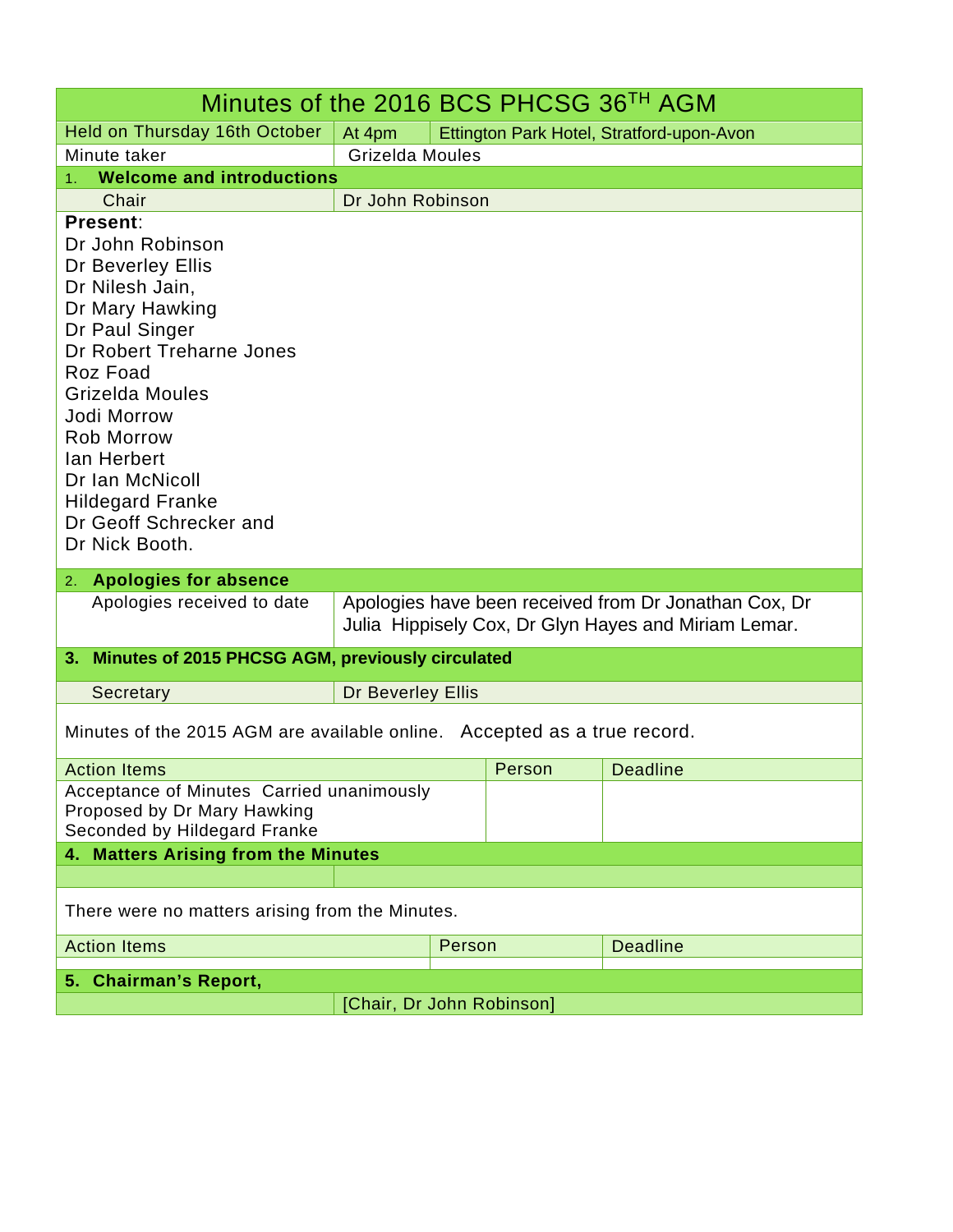The report is available online and also in conference bags. Dr John Robinson gave his report and added his special thanks to Mary Hawking and also to the web team for all their hard work with our website. New items can be uploaded within 24 hours now.

Thanks to all the Committee for their support, but especially to Beverley who has been Secretary to the Committee for 14 years and has been the glue that has held us all together. Beverley was presented with a gift in recognition of her contribution to the group.

Rob Morrow is standing down as Vice Chair but is willing to continue as a member of the Committee. Thanks to him for all his work.

Alison Bourke and Maggie Lay are standing down from the Committee due to other commitments. Thanks to them also for their support of the group.

| <b>Action items</b>      | Vote                |
|--------------------------|---------------------|
| Proposed by Ian Herbert  | Carried unanimously |
| Seconded by Mary Hawking |                     |

## **6. Treasurer's Report,**

| [Treasurer, Dr Nilesh Jain] |  |  |
|-----------------------------|--|--|
|                             |  |  |

## **This report was available on the web and circulated in conference bags.**

Nilesh Jain reported that £3200 has been spent, including £500 on Marcus' Hackday. Roz is organising a meeting in Hertfordshire and we have money available for funding events such as these. If anyone would like to run further events we have available funding and can apply for more if needed.

Last year's Annual Conference had a surplus of £50, this was partly as some speakers did not claim their allowances. We have to be careful as eg this year we reserved 27 rooms at the hotel, but only used 24.

Roz has done a fantastic job at corralling people and monitoring bookings for the Annual Conference.

We are starting this year with a healthy sum, so let's use it.

Action Items Vote

| <b>Action Items</b>                                                                                                                                                                                                                                                               |                          | Vote                 |  |
|-----------------------------------------------------------------------------------------------------------------------------------------------------------------------------------------------------------------------------------------------------------------------------------|--------------------------|----------------------|--|
| Proposed: Robert Treharne Jones                                                                                                                                                                                                                                                   |                          | Carried unanimously. |  |
| Seconded: Paul Singer                                                                                                                                                                                                                                                             |                          |                      |  |
| 7. Other Officer's Reports                                                                                                                                                                                                                                                        |                          |                      |  |
| a) Vice-Chair's Report                                                                                                                                                                                                                                                            | [Vice-Chair, Rob Morrow] |                      |  |
| This report is available to the web and in conference bags.<br>Rob Morrow gave his report and also wished to thank Mary for all her help with the website.<br>He also mentioned that Our Google presence is much stronger too.<br>These reports were taken together for approval. |                          |                      |  |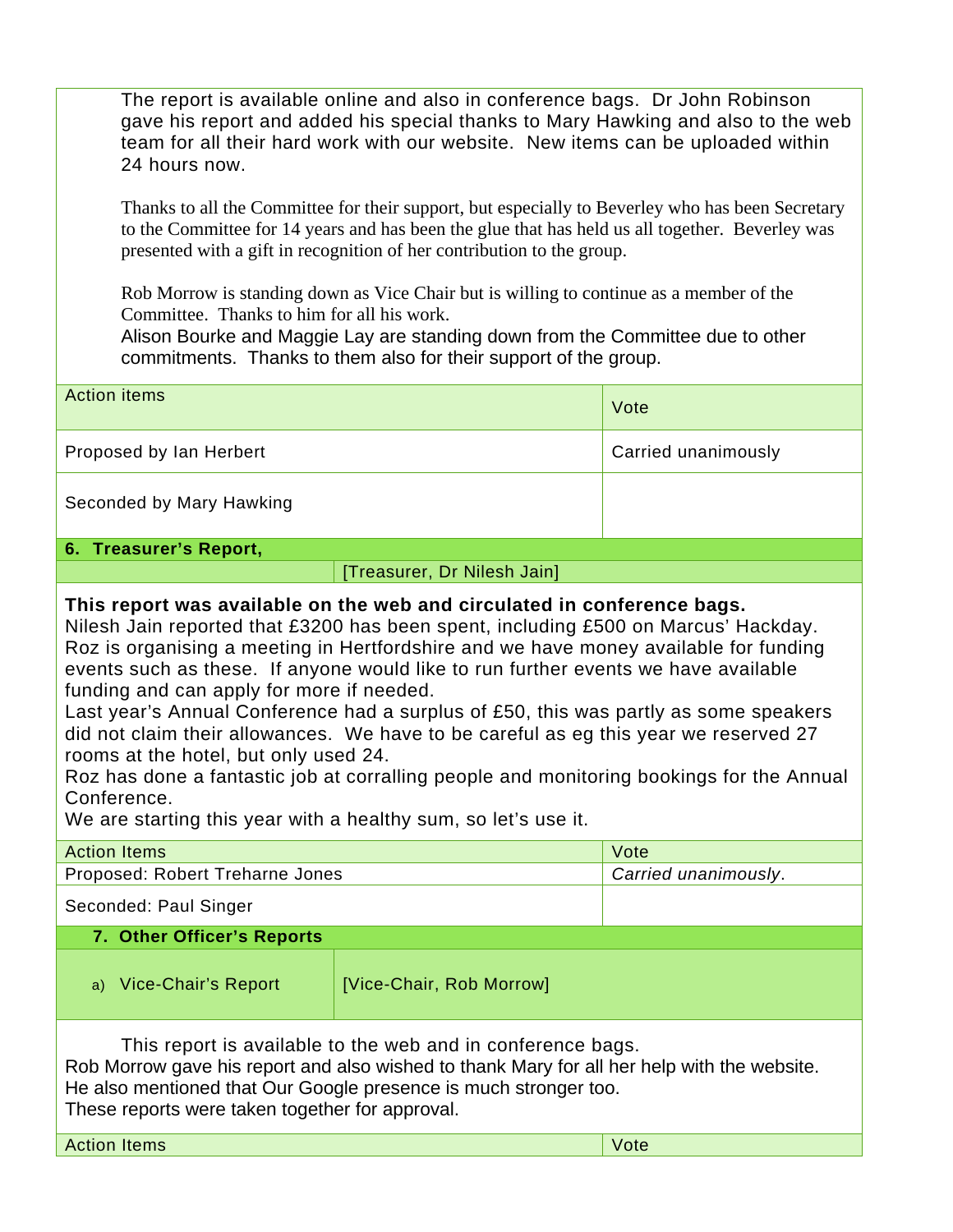| Proposed: See below<br>Seconded:                                                                                                                                                                                                                                                                                                                                                                                                                                                                                                                   |                                | Carried unanimously. |  |
|----------------------------------------------------------------------------------------------------------------------------------------------------------------------------------------------------------------------------------------------------------------------------------------------------------------------------------------------------------------------------------------------------------------------------------------------------------------------------------------------------------------------------------------------------|--------------------------------|----------------------|--|
|                                                                                                                                                                                                                                                                                                                                                                                                                                                                                                                                                    |                                |                      |  |
| b) Secretary's Report,<br>previously circulated to<br>Executive, presented<br>verbally, copies tabled                                                                                                                                                                                                                                                                                                                                                                                                                                              | [Secretary, Dr Beverley Ellis] |                      |  |
| This report is available on the website and was circulated in the conference bags. Beverley<br>Ellis gave her report and said that she has been continuing with research on patient<br>accessibility and has been appointed as a subject expert on this for NHS. She has also<br>participated on EHI.<br>She would like to thank Grizelda Moules and John Robinson as well as the whole committee<br>for their support. She stated that she will be standing down as Secretary of the Group after 14<br>years but had thoroughly enjoyed her time. |                                |                      |  |
| <b>Action Items</b>                                                                                                                                                                                                                                                                                                                                                                                                                                                                                                                                |                                | Vote                 |  |
| Proposed: See below                                                                                                                                                                                                                                                                                                                                                                                                                                                                                                                                |                                | Carried unanimously. |  |
| Seconded:                                                                                                                                                                                                                                                                                                                                                                                                                                                                                                                                          |                                |                      |  |
| <b>Report from CLICSIG</b><br>8.                                                                                                                                                                                                                                                                                                                                                                                                                                                                                                                   |                                |                      |  |
| [CLICSIG, Ian Herbert]                                                                                                                                                                                                                                                                                                                                                                                                                                                                                                                             |                                |                      |  |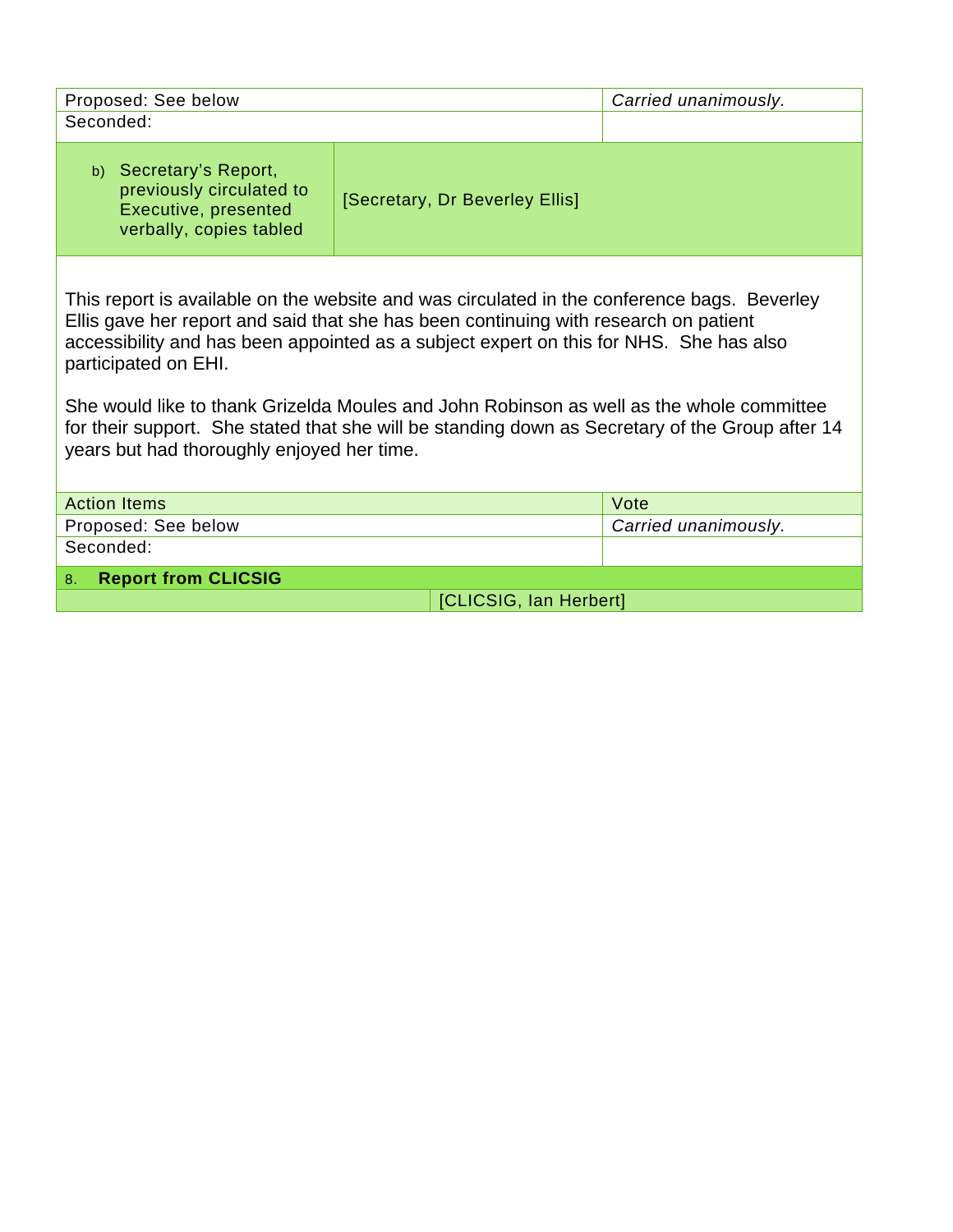Ian reported briefly on CLICSIG's successful year. **CLICSIG MEETINGS** Ian Herbert gave his report on the three CLICSIGS which have been hed over the past year.

**Woodstock January** Patient record in 21st century. A bit disjointed. NB could only contribute by phone. Report not yet completed but will be soon. One of the problems is that it is becoming increasingly more difficult to talk about GP records in isolation. **Newcastle June** – on how information is recorded. Mary reported that this arose as a request from Ambulance on how information is recorded. Notes went to Nick and then to John. Need to have a way of reproducing what is viewed, who has written it etc. and perhaps a screen shot could help. Mike Martin made a fascinating contribution and he and Nick B will be presenting tomorrow. Begs the question how much do you need to record during a consultation, how much you need to have access to and how to access. **CLICSIG Amsterdam October** Hosted by Pieter Houwink and the Dutch GP group. A fascinating meeting. They have the same pressures as us. They have no intention of using SNOMED. They have different pressures to which they need to respond. All the presentations will be available to see and we will put them on the web.

All these should be available on the web during the next month. Mary has been focusing on the AGM and conference. Mary will then may available links to other previous CLICSIGS, some are already up there. Attendances have been down a little, perhaps as GP computing works and it is taken for granted. Interoperability is the next issue for which we should be a flagship. With the Dutch system, they have been doing e.g. electronic referrals and discharges efficiently the integration did seem better. Thanks to them and especially to Pieter Houwink. Also thanks to Grizelda for helping with organising this.

All these reports were proposed and seconded together.

| <b>Action Items</b>                | Vote                 |
|------------------------------------|----------------------|
| Proposed: Dr Robert Treharne Jones | Carried unanimously. |
| Seconded: Dr Mary Hawking          |                      |

| 9. Election of Vice Chair                                                                                                                                                    |                             |  |
|------------------------------------------------------------------------------------------------------------------------------------------------------------------------------|-----------------------------|--|
|                                                                                                                                                                              | [Secretary, Beverley Ellis] |  |
|                                                                                                                                                                              |                             |  |
| A nomination had been received from Dr Geoff Schrecker who introduced himself - just<br>retired from active General Practice. He has also been involved with a national user |                             |  |

group, and was a supporter of EMIS. He felt that GP computing has become business as usual, but not necessarily very good business. There is an assumption that GPs have got it sorted, but there can be examples of bad practice, eg by those who did not understand how to record information e.g. coding. He wishes to remain active and to be involved with this Group.

| <b>Action Items</b>              | Vote                 |
|----------------------------------|----------------------|
| Proposed: Dr Paul Singer         | Carried unanimously. |
| Seconded: Roz Foad               |                      |
|                                  |                      |
| <b>10. Election of Treasurer</b> |                      |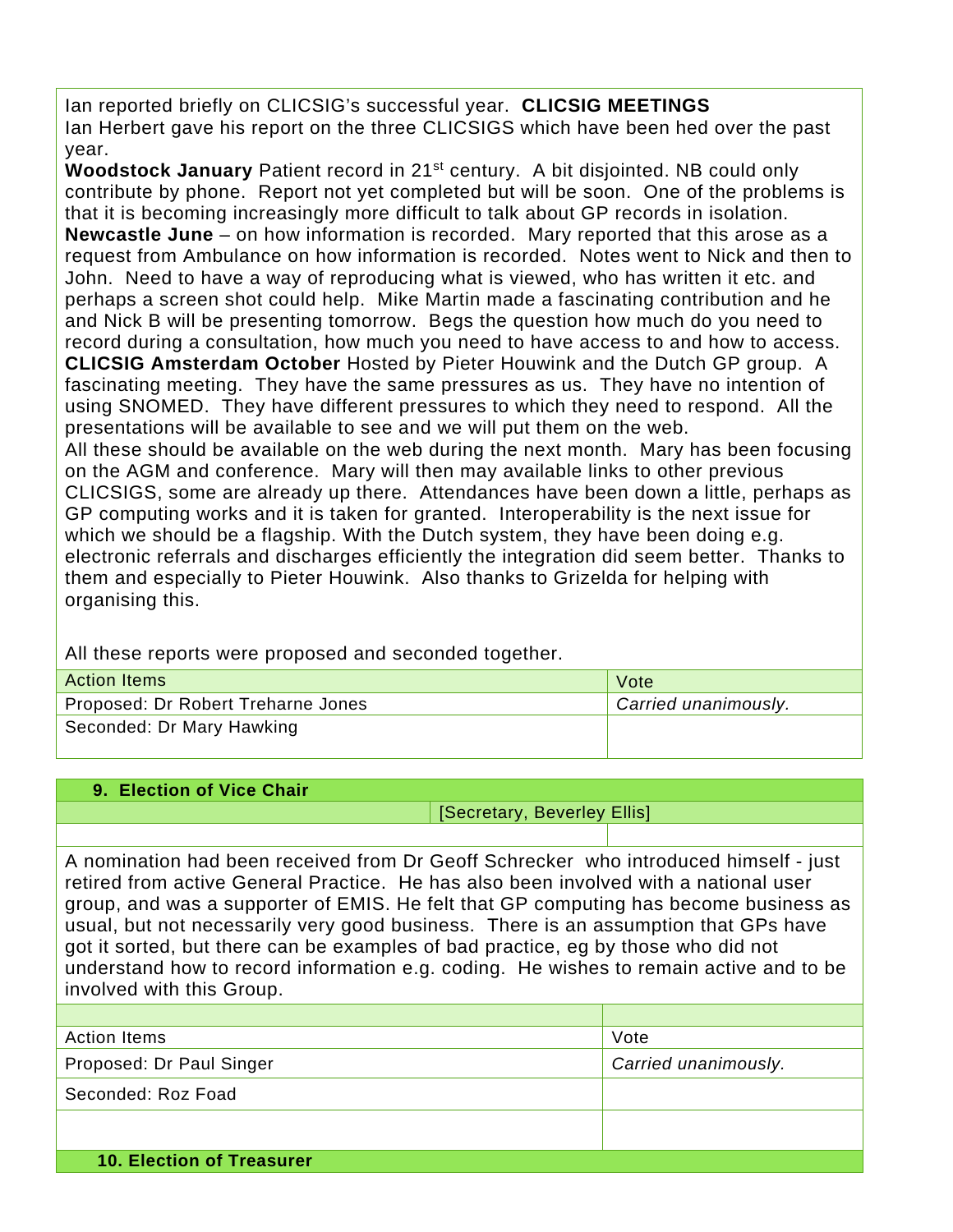| [Secretary, Beverley Ellis]                                                                                                                                                                                                                                                                                                                                                                             |                             |                           |  |
|---------------------------------------------------------------------------------------------------------------------------------------------------------------------------------------------------------------------------------------------------------------------------------------------------------------------------------------------------------------------------------------------------------|-----------------------------|---------------------------|--|
| Nilesh Jain was nominated to continue as Treasurer                                                                                                                                                                                                                                                                                                                                                      |                             |                           |  |
| <b>Action Items</b>                                                                                                                                                                                                                                                                                                                                                                                     |                             |                           |  |
| Proposed: Dr Beverley Ellis                                                                                                                                                                                                                                                                                                                                                                             |                             |                           |  |
| Seconded: Ian Herbert                                                                                                                                                                                                                                                                                                                                                                                   |                             |                           |  |
| <b>11. Election of Secretary</b>                                                                                                                                                                                                                                                                                                                                                                        |                             |                           |  |
|                                                                                                                                                                                                                                                                                                                                                                                                         | [Dr John Robinson]          |                           |  |
| Miriam Lemar has applied for this role. She has been working with PRIMIS as their<br>commercial director, having had a background in management consultancy.                                                                                                                                                                                                                                            |                             |                           |  |
| <b>Action Items</b>                                                                                                                                                                                                                                                                                                                                                                                     |                             | Vote                      |  |
| Proposed: Dr John Robinson                                                                                                                                                                                                                                                                                                                                                                              |                             | Carried unanimously.      |  |
| Seconded: Dr Robert Treharne Jones                                                                                                                                                                                                                                                                                                                                                                      |                             |                           |  |
|                                                                                                                                                                                                                                                                                                                                                                                                         |                             |                           |  |
| 12. Election of Committee Member posts                                                                                                                                                                                                                                                                                                                                                                  |                             |                           |  |
|                                                                                                                                                                                                                                                                                                                                                                                                         | [Secretary, Beverley Ellis] |                           |  |
| Applications have been received from:<br>Rob Morrow, Hildegard Franke (membership secretary), Jodi Morrow<br>Arjun Dhillon is worried that he may have problems attending meetings, but is very much<br>involved with the group. It was agreed that he should be co-opted.<br>Mary Hawking is to apply for the role as Web Co-ordinator<br>It was agreed that Beverley be Co-opted as Education Officer |                             |                           |  |
|                                                                                                                                                                                                                                                                                                                                                                                                         |                             |                           |  |
| <b>Action Items</b>                                                                                                                                                                                                                                                                                                                                                                                     |                             | Vote                      |  |
| Proposed: Dr Robert Treharne Jones                                                                                                                                                                                                                                                                                                                                                                      |                             |                           |  |
| Seconded: Ian Herbert                                                                                                                                                                                                                                                                                                                                                                                   |                             |                           |  |
| <b>Date of Next Committee Meeting</b><br>11.                                                                                                                                                                                                                                                                                                                                                            |                             |                           |  |
| [Chair, Dr John Robinson]                                                                                                                                                                                                                                                                                                                                                                               |                             |                           |  |
| <b>Next committee meetings:</b>                                                                                                                                                                                                                                                                                                                                                                         |                             |                           |  |
| After this meeting at 5pm today, 13 December and 7 <sup>th</sup> February 2017.                                                                                                                                                                                                                                                                                                                         |                             |                           |  |
|                                                                                                                                                                                                                                                                                                                                                                                                         |                             | Vote                      |  |
| <b>Action Items</b><br>Proposed:                                                                                                                                                                                                                                                                                                                                                                        |                             |                           |  |
| 12. Date of Next AGM                                                                                                                                                                                                                                                                                                                                                                                    |                             | [Chair, Dr John Robinson] |  |
|                                                                                                                                                                                                                                                                                                                                                                                                         |                             |                           |  |